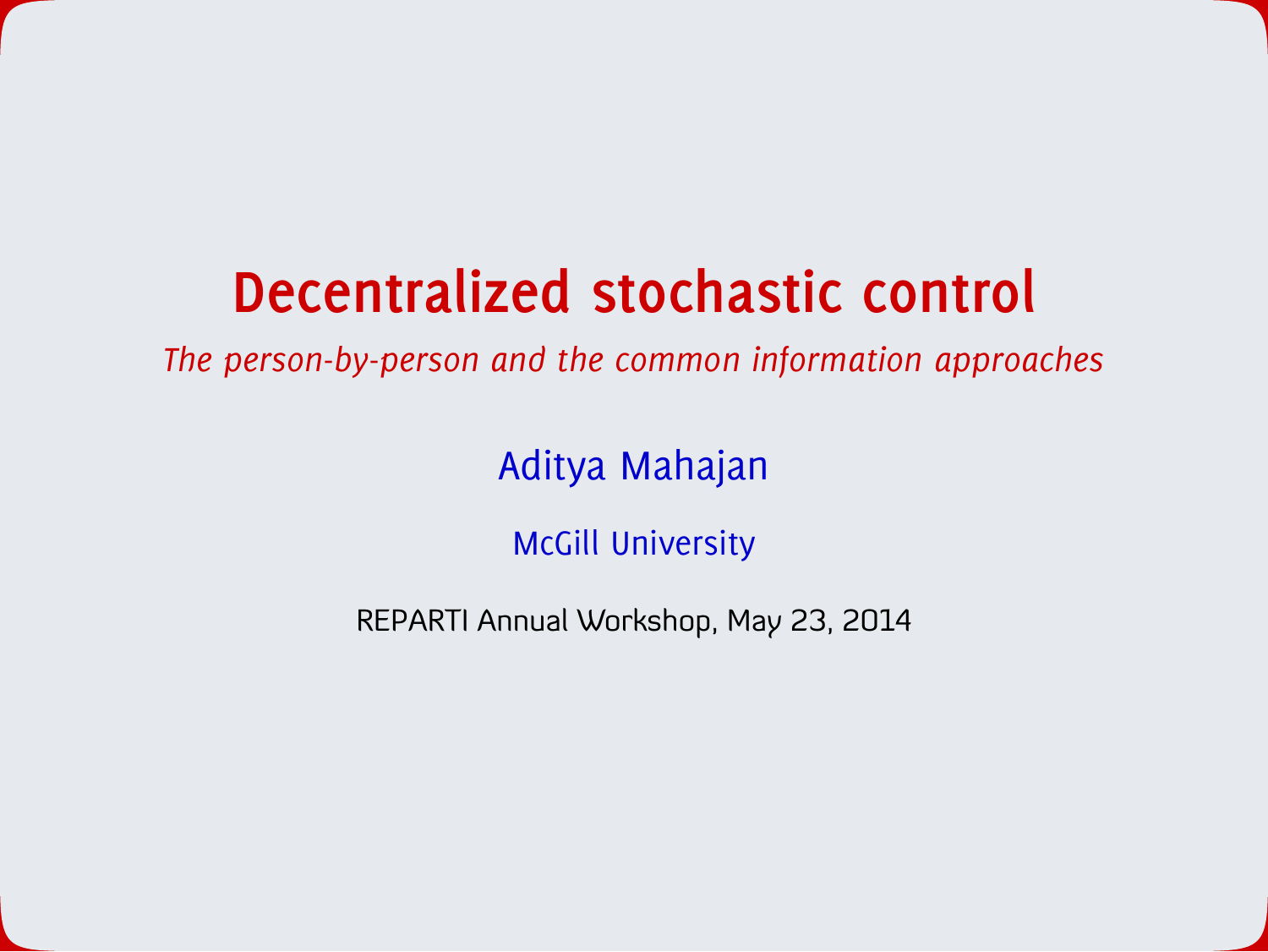## **Decision making by a single agent**

#### Static optimization

 $min_{u \in \mathcal{C}} c(u)$ 

- **Linear programming**
- **Convex optimization**
- ▶ Non-convex optimization

#### Bayesian optimization

min  $\mathbb{E}[c(\omega,g(Y(\omega)))]$ 

- **Stochastic programming**
- ▶ Stochastic approximation
- Markov Chain Monte Carlo

Dynamic optimization/ Stochastic control

$$
\underset{(g_1,\ldots,g_T)}{\text{min}}\ \mathbb{E}\left[\ \underset{t=1}{\overset{T}{\sum}}\ c_t(x_t,u_t)\right]
$$

where

$$
x_t = f_t(x_t, u_t, W_t),
$$

$$
y_t = h_t(x_t, N_t),
$$

$$
\boldsymbol{u}_t = g_t(y_{1:t}, \boldsymbol{u}_{1:t})
$$

- Dynamic programming
- Pontryagin maximum principle
- Multi-stage stochastic programming

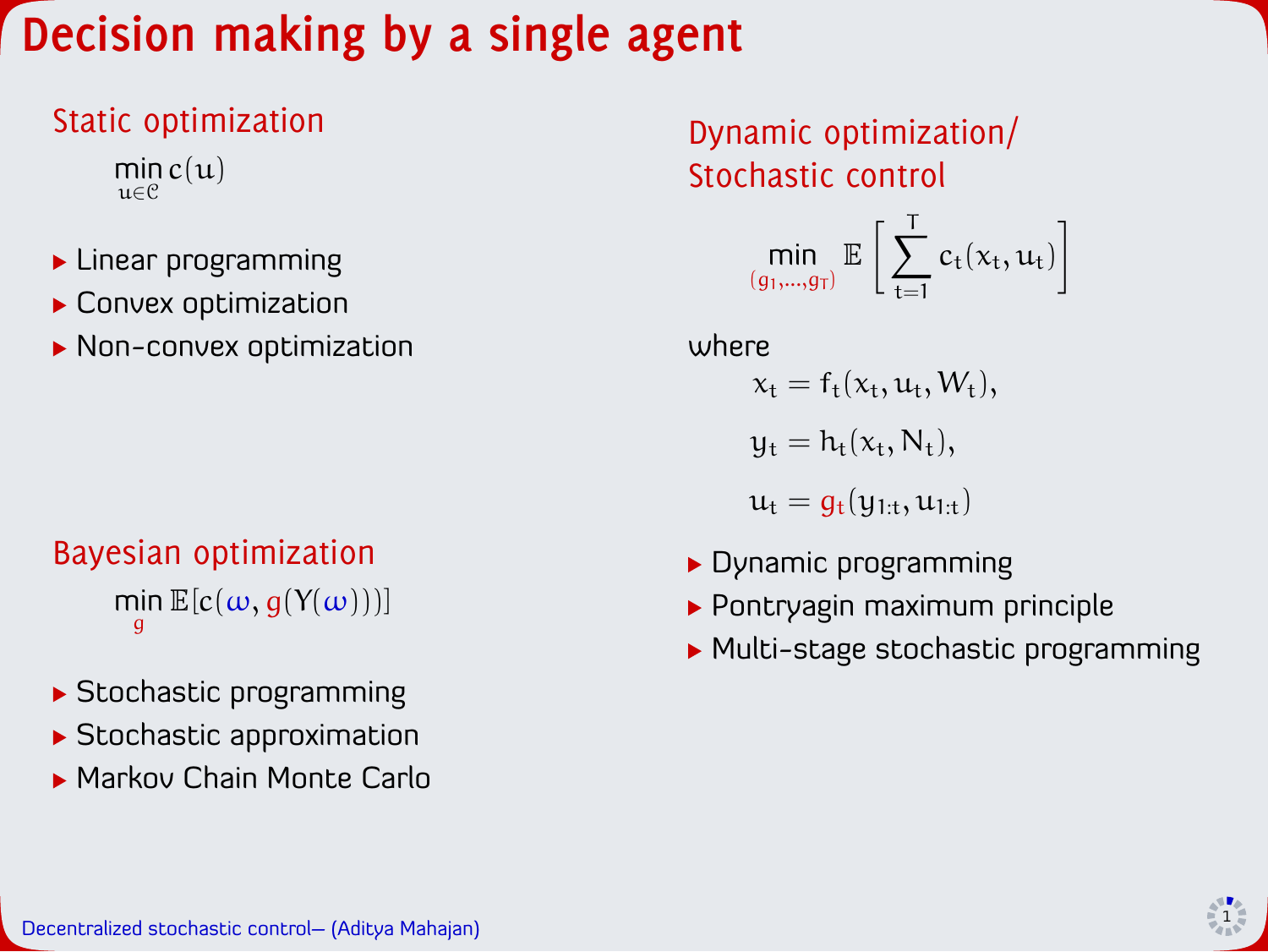#### **Decision making by multiple agents**

#### Game theory Each agent has an individual objective. Agents compete to minimize individual costs.

- ▶ Static games
- Bayesian games
- Dynamic games or multi-stage games with imperfect information

Team theory/ Decentralized All agents have a common objective. Agents cooperative to minimize team costs.

- stochastic > Static (Bayesian) teams
	- control Dynamic teams or decentralized stochastic control

Research in team theory started in Economics in mid 50's in the context of organizational behaviour. It has been studied in Systems and Control since the late 60's and in Artificial Intelligence since late 90's.

The **motivation** of decentralized control is not that it is more powerful than centralized control; rather it is necessary in systems where centralized information is not available or is not practical.

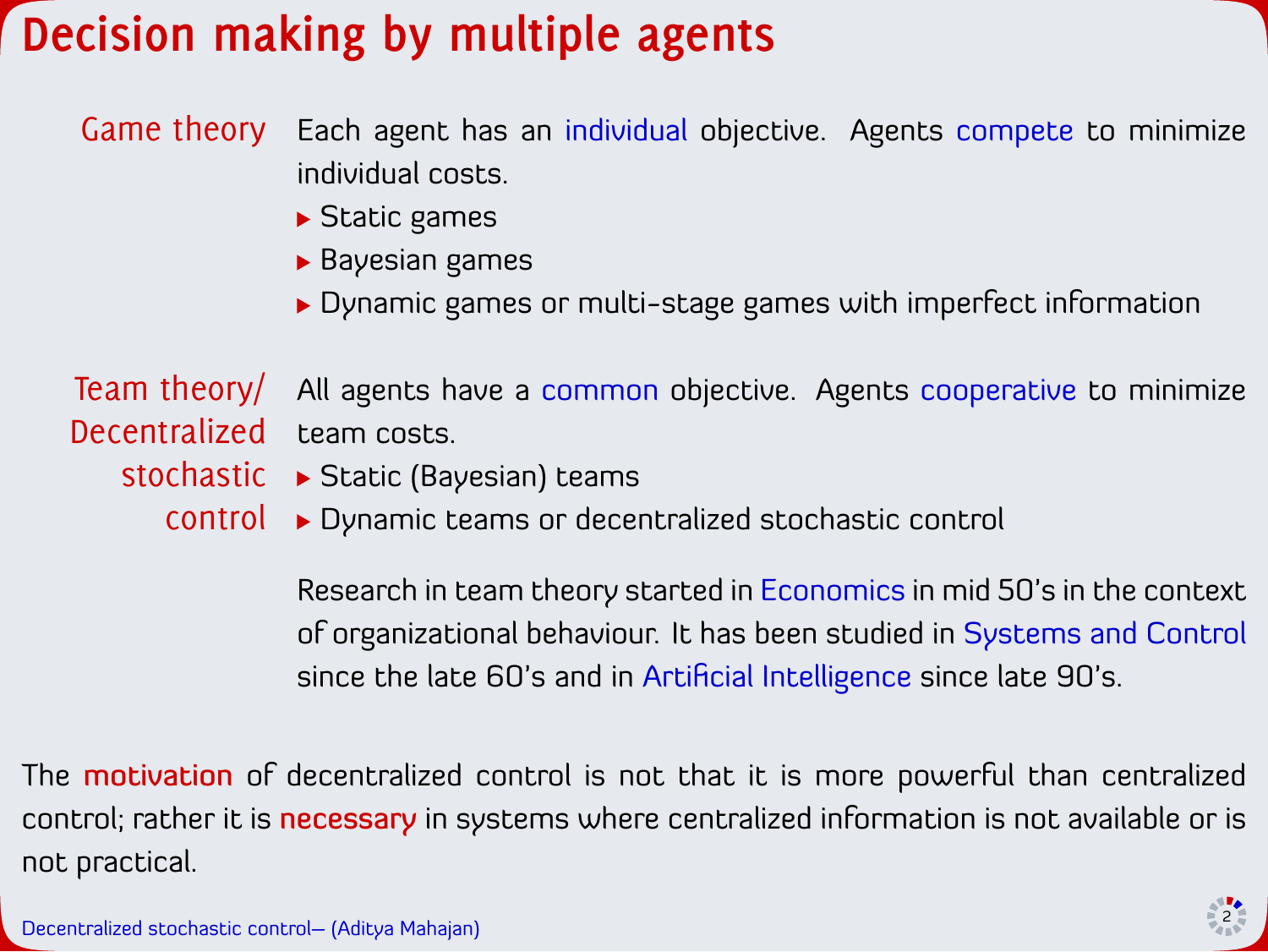

# Common theme: multi-stage multi-agent

#### decision making under uncertainty



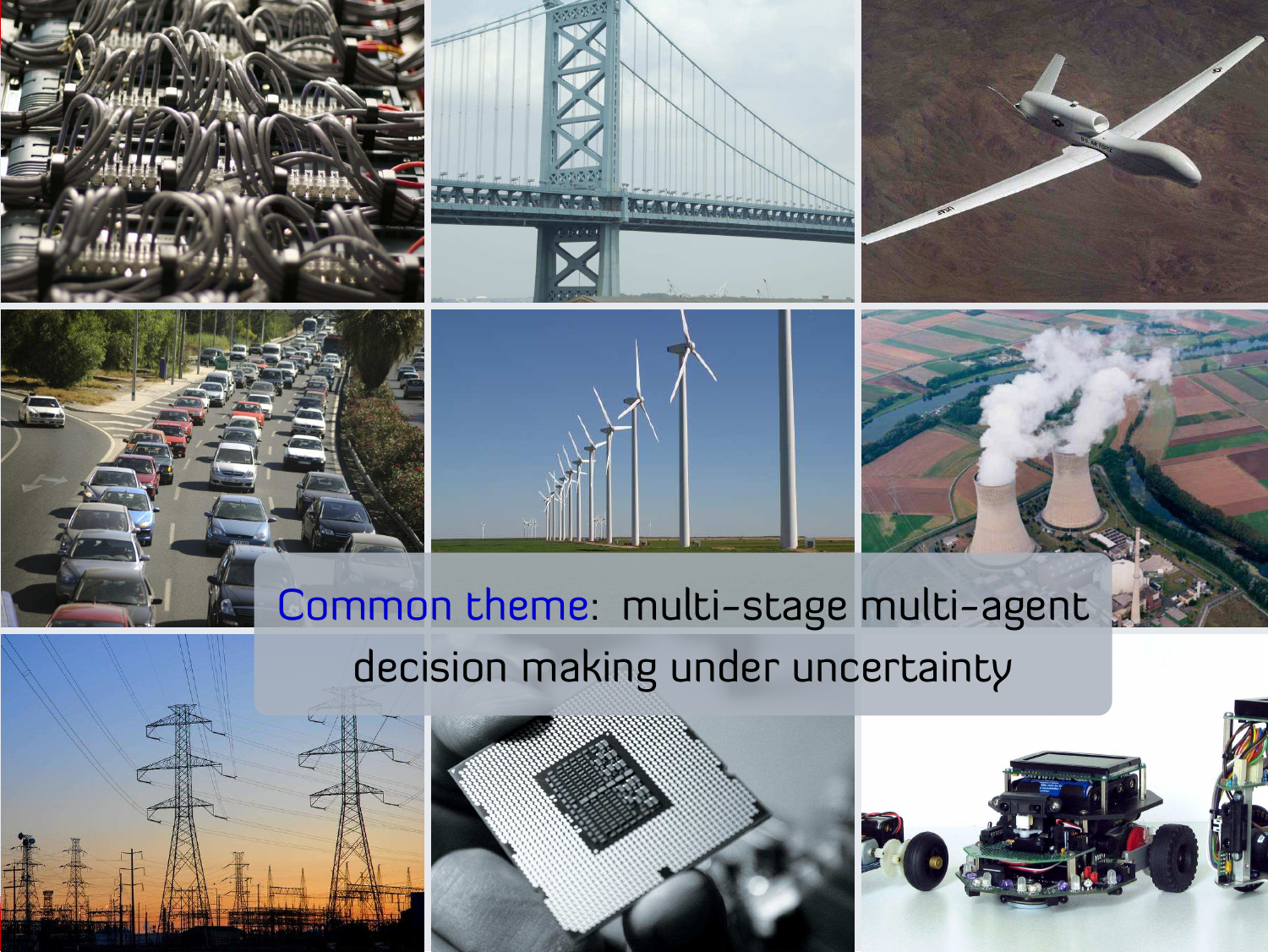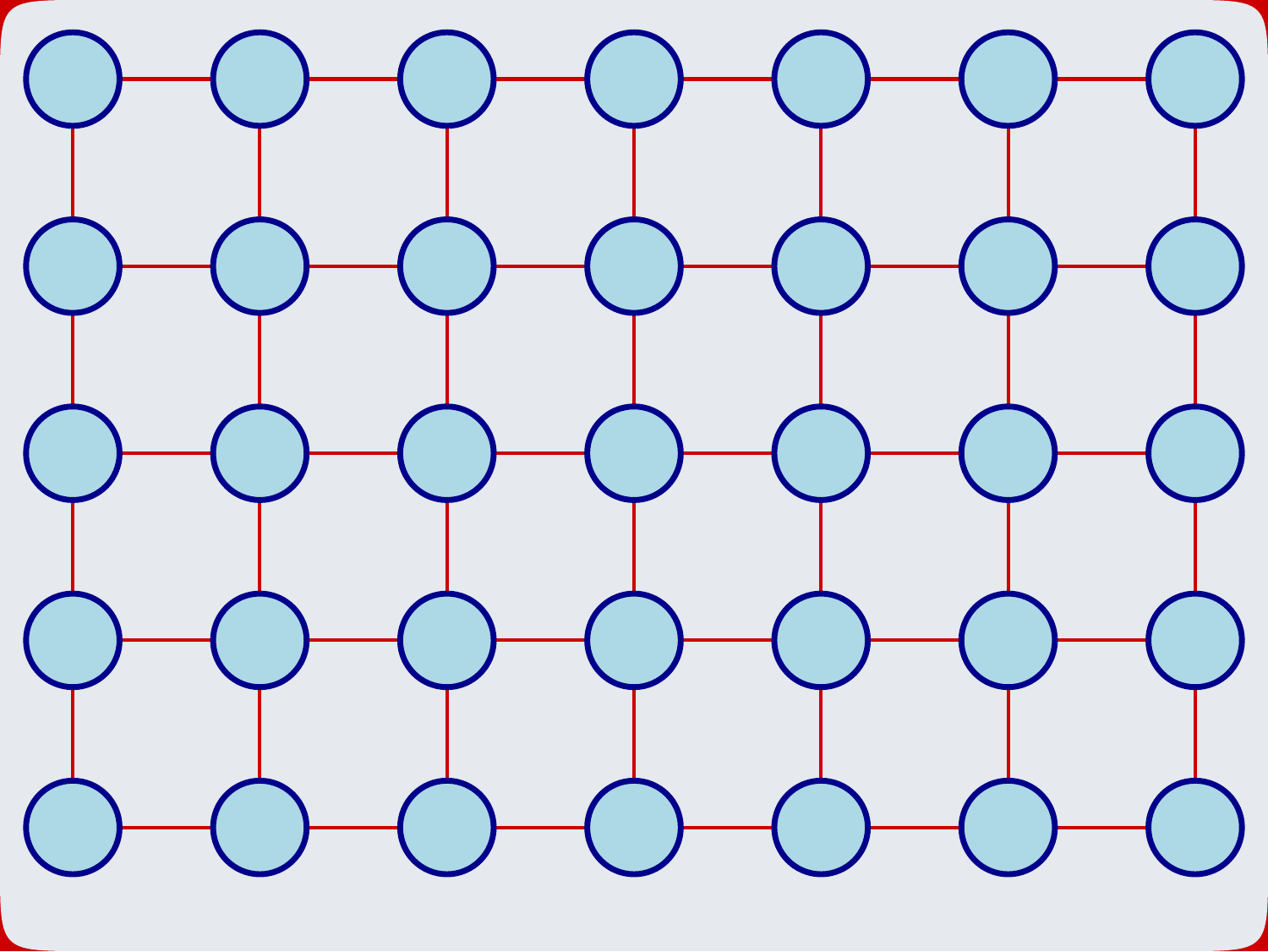#### **Conceptual difficulties in decentralized control**

Witsenhausen > A two step dynamical system with two controllers Counterexample Linear dynamics, quadratic cost, and Gaussian disturbance

> Non-linear controllers outperform linear control strategies . . . ... cannot use Kalman filtering + Riccati equations

| Whittle $\rightarrow$ Infinite horizon dynamical system with two symmetric controllers |
|----------------------------------------------------------------------------------------|
| and Rudge $\rightarrow$ Linear dynamics, quadratic cost, and Gaussian disturbance      |
| Example $\rightarrow$ A priori restrict attention to linear controllers                |
| Best linear controllers not representable by recursions of finite order                |
|                                                                                        |

- Complexity ▶ All random variables are finite valued
	- analysis > Finite horizon setup
		- The problem of finding the best control strategy is in NEXP

<sup>▶</sup> Witsenhausen, "A counterexample in stochastic optimum control," SICON 1969.

 $\triangleright$  Whittle and Rudge, "The optimal linear solution of a symmetric team control problem," App. Prob. 1974.

Bernstein, et al, "The complexity of decentralized control of Markov decision processes," MOR 2002.

Goldmand and Zilberstein, "Decentralized control of cooperative systems: categorization and complexity," JAIR 2004.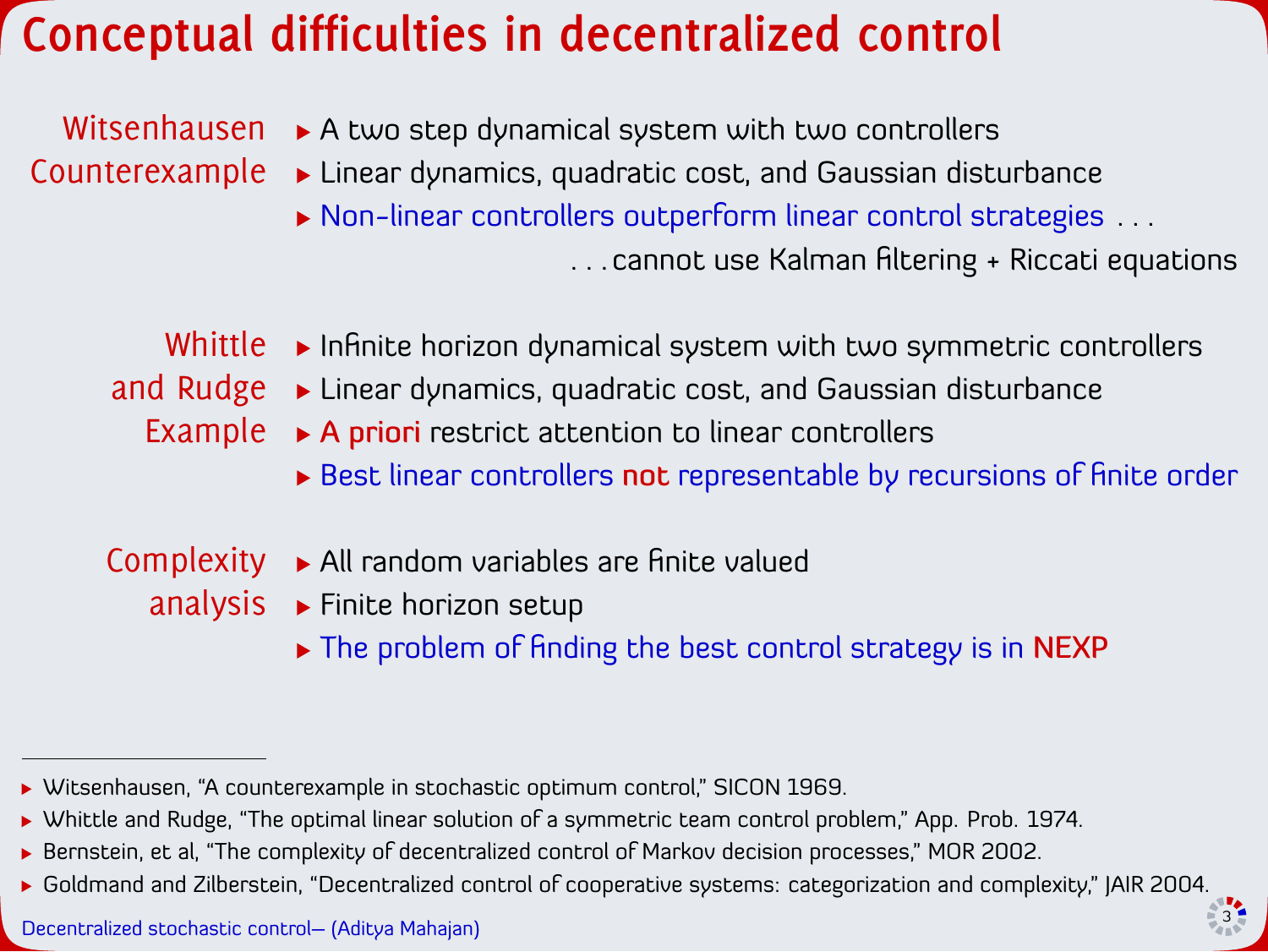## **Overview of my research in decentralized stochastic control**

#### Research theme  $\rightarrow$  Identify specific information structures that capture key features of applications but, at the same time, are amenable to analysis.

- Develop analytic and computation approaches to optimally design controllers for these information structures.
- Two main ► The person-by-person approach approaches  $\triangleright$  Static teams with infinite players
	- The common-information approach
		- **Delayed sharing information structure**

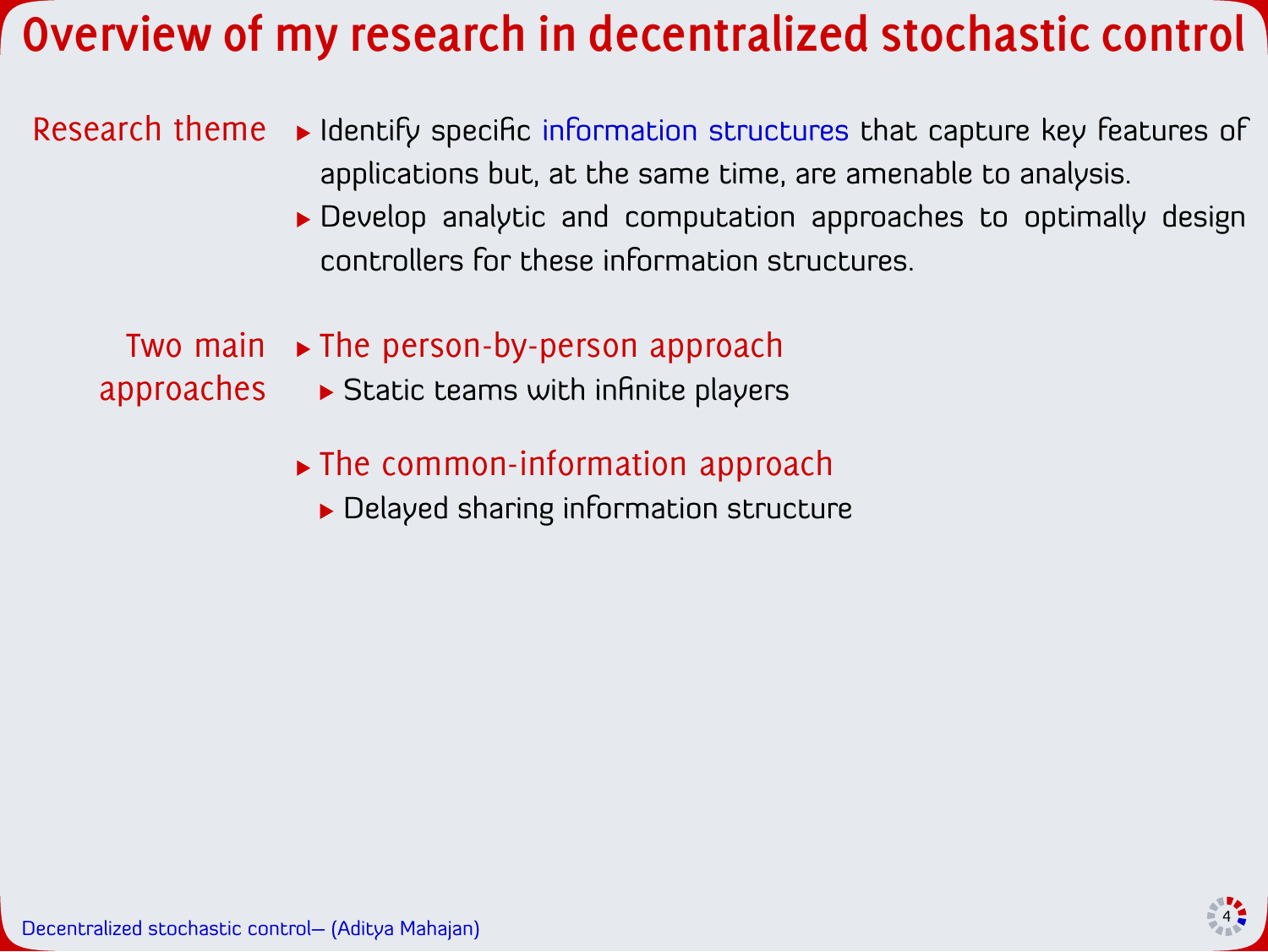## **The person-by-person approach**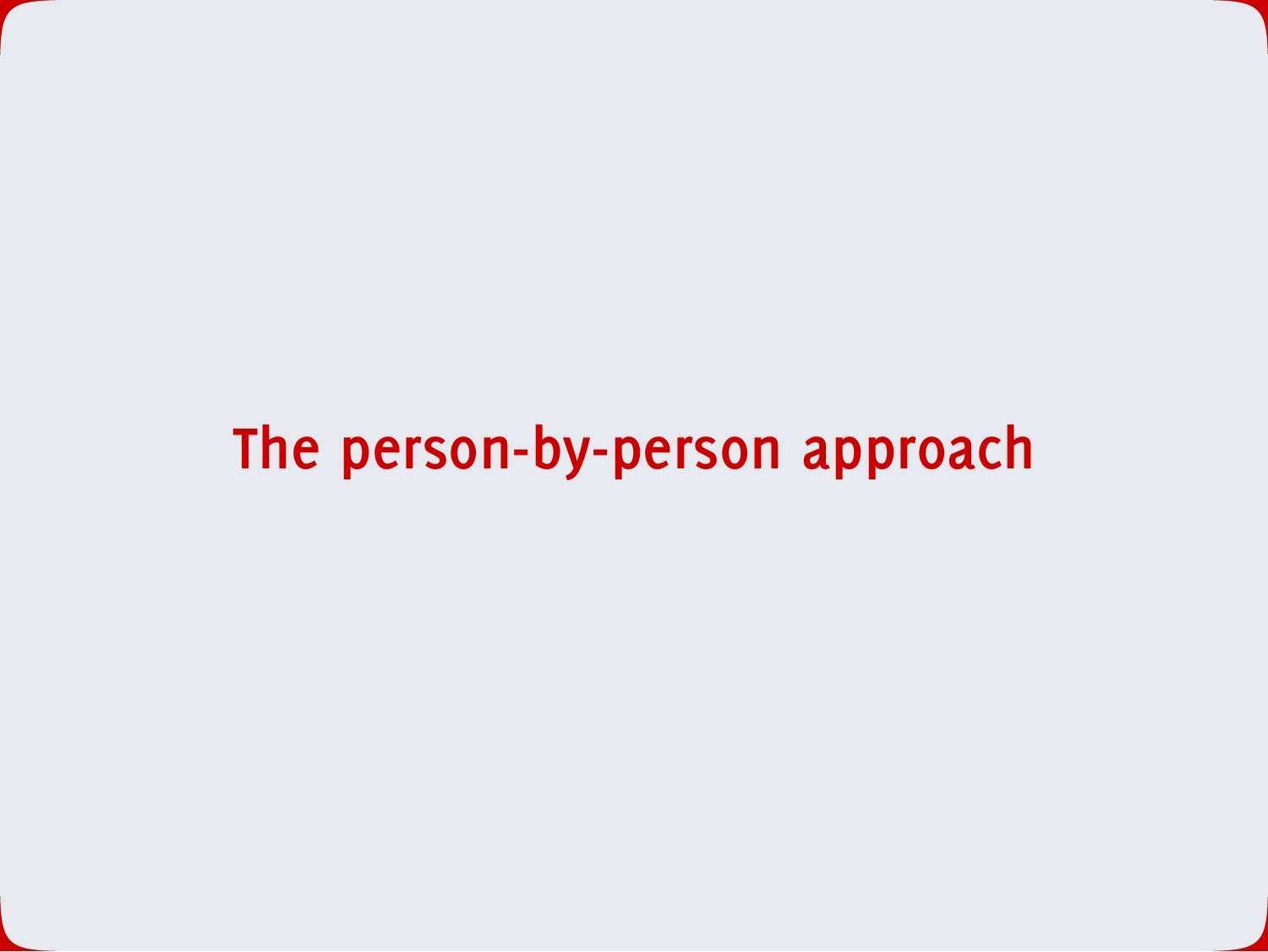## **Static teams with finite number of agents (Marschak 1955)**

Observations  $(Y^1, \ldots, Y^n)$  defined on a common probability space

Control Action  $U^i = g^i(Y^i)$  is the control action of agent i

Objective  $\min_{(q^1,...,q^n)} \mathbb{E} [\text{any function of } (Y, U)]$ 



Neighbors have correlated observations

\n
$$
\Sigma_{ii} = \sigma^2 \quad \text{and} \quad \Sigma_{ij} = \alpha \sigma^2 \text{ for } j \in N_i
$$
\nObjective: Choose U<sup>i</sup> = g<sup>i</sup>(Y<sup>i</sup>) to minimize

\n
$$
\mathbb{E} \left[ \sum_{i} (1)^i \right]_{ii} \sum_{j} \sum_{j} (1)^j \left( \sum_{j} (1)^j \right)_{ij} \left( \sum_{j} (1)^j \right)_{ij} \left( \sum_{j} (1)^j \right)_{ij}
$$

$$
\mathbb{E}\,\Big[\sum_i (U^i)^2 + \sum_i \sum_{j \in N_i} \big((Y^i - U^i) - (Y^j - U^j)\big)^2\Big]
$$

- Salient features  $\triangleright$  Correlated observations and coupled costs.
	- Static optimization problem.
	- Seeking an optimal oĞ-line design, not an iterated solution with communication between neighbors.



Marschak, "Elements for a theory of teams," Management Science, 1955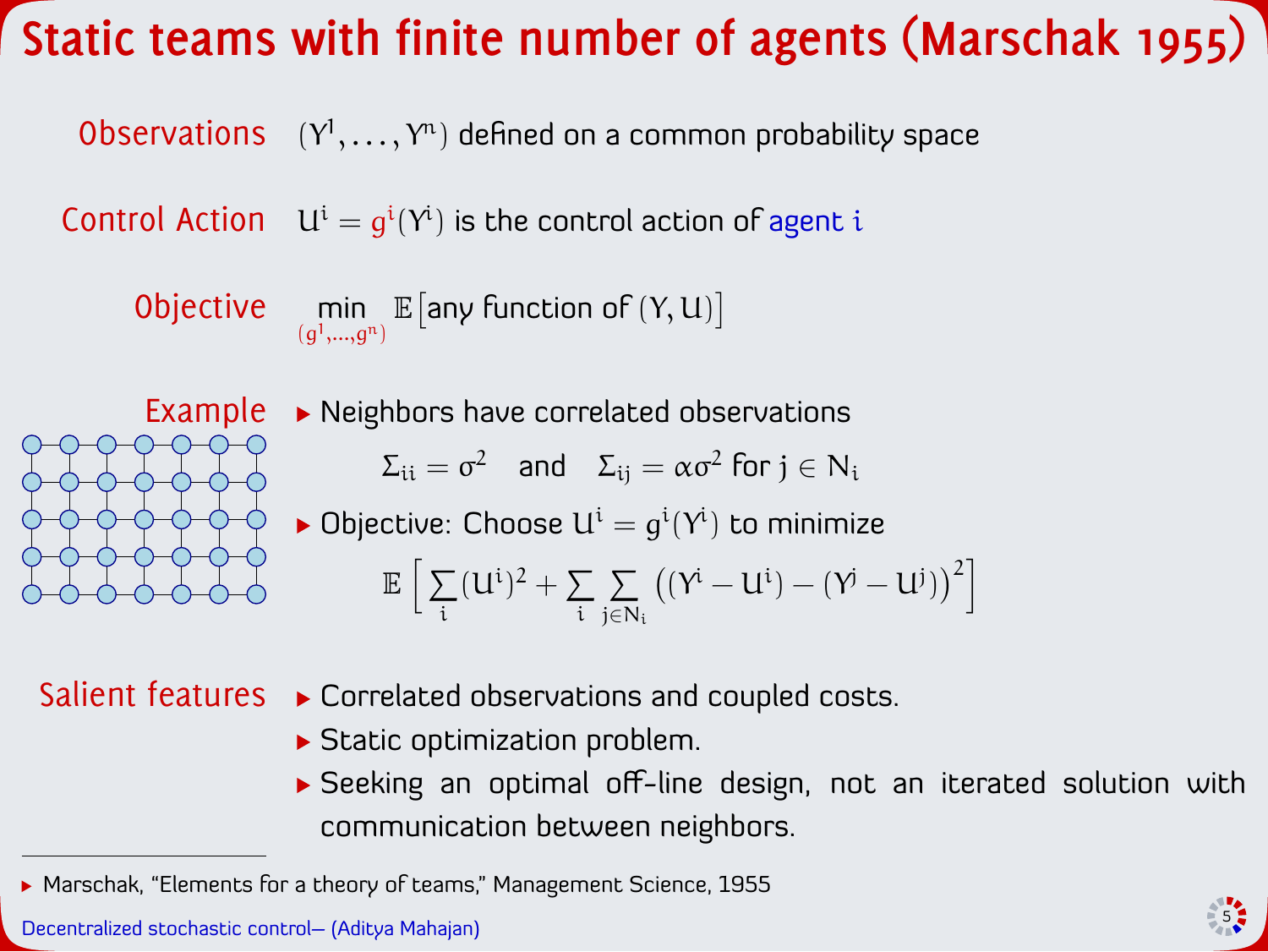## **Solution to static LQG teams (Radnar 1962)**

Solution approach 1. Identify sufficient conditions for optimality ▶ (GO): Sufficient conditions for global optimality

 $\forall (\tilde{q}^1, \ldots, \tilde{q}^n) : \quad J(q^1, \ldots, q^n) \leqslant J(\tilde{q}^1, \ldots, \tilde{q}^n)$ 

- (PBPO): Sufficient conditions for person-by-person optimality  $\forall (\tilde{g}^1,\ldots,\tilde{g}^n)$  and  $\forall \frak{i}: \quad \mathbb{J}(g^1,\ldots,g^n) \leqslant \mathbb{J}(\tilde{g}^{\frak{i}},g^{-\frak{i}})$
- 2. Show that when Y are jointly Gaussian and cost is quadratic in (Y, U)  $(PBPO) \Longrightarrow (GO)$

3. Assume all controllers are linear, i.e.,  $\mathsf{U}^\mathfrak{i} = \mathsf{H}^\mathfrak{i} \mathsf{Y}^\mathfrak{i}$  $(PBPO) \equiv$  set of n linear equations :  $A_{n \times n} h_{n \times 1} = b_{n \times 1}$ where  $h_{n\times1} = \text{vec}[H_1 | \cdots | H_n]$ 

#### Therefore, globally optimal solution obtained by solving n linear equations



Radner, "Team decision problems," Ann. Math. Statist., 1962

Marshak and Radner, Economic Theory of Teams, Yale University Press, 1972.

Decentralized stochastic control– (Aditya Mahajan) <sup>6</sup>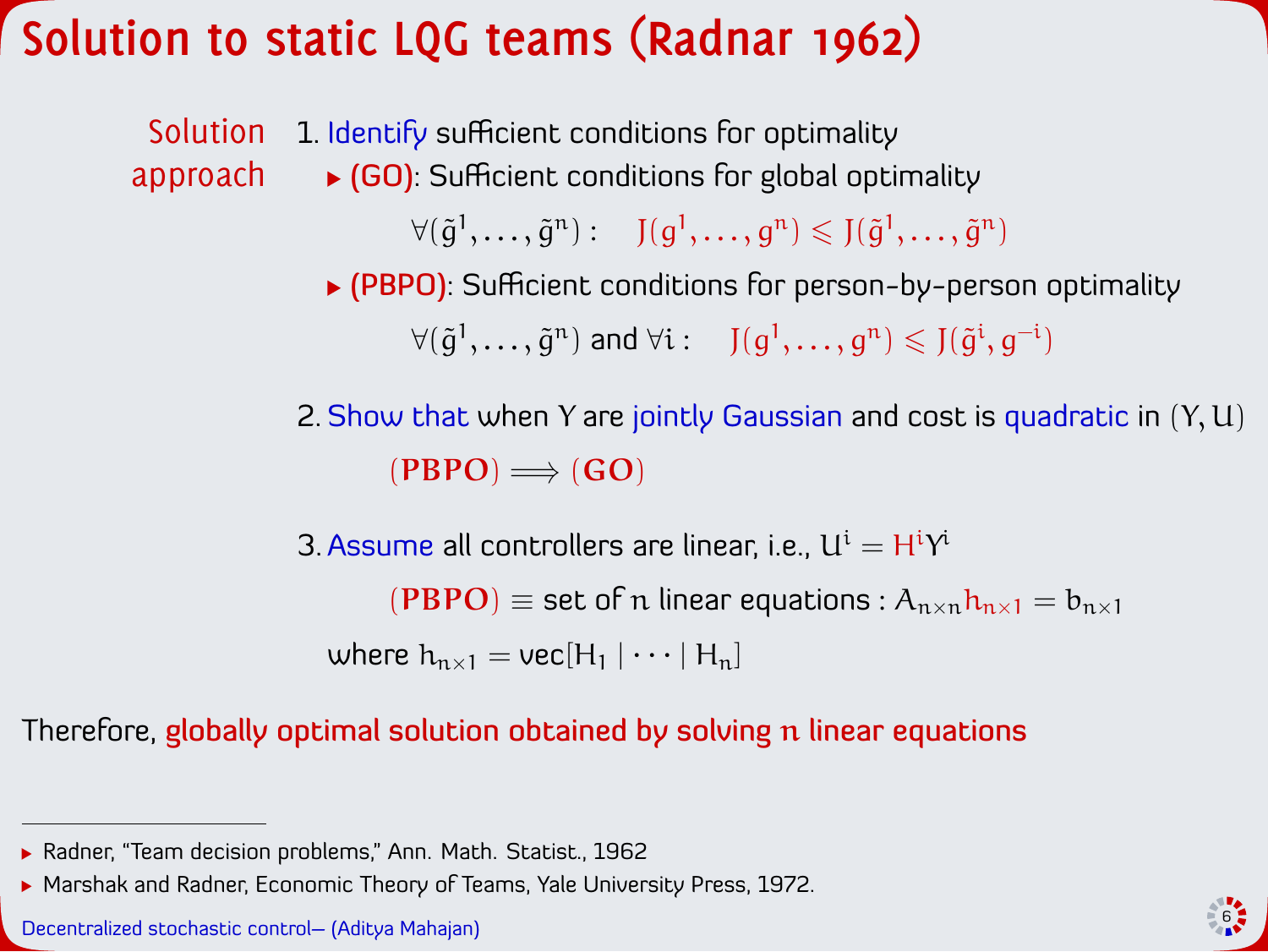**Static LQG teams with infinite agents (MMY 2013)**

Objective min lim sup n→∞ −  $\frac{1}{n} \mathbb{E} [U^{\top} QU + Y^{\top} PU]$ 

- Motivation  $\rightarrow$  Intermediate step for extending some results in dynamic teams to infinite horizon.
	- Proxy for large scale systems.

Key difficulty Radnar's approach breaks down because ( $\mathsf{PBPO} \Rightarrow (\mathsf{GO})$ ).

- Our approach Use spectral properties of inğnite dimensional Toeplitz matrices to identify sufficient conditions under which  $(PBPO) \Longrightarrow (GO)$ .
- Main Theorem Under appropriate symmetry and regularity conditions, the optimal strategy for infinite agents is **periodic** and obtained by solving a finite dimensional system of linear equations.

Decentralized stochastic control– (Aditya Mahajan) <sup>7</sup> Mahajan, Martins, Yüksel, "Static LQG Teams with Countably Infinite Players", CDC 2013.

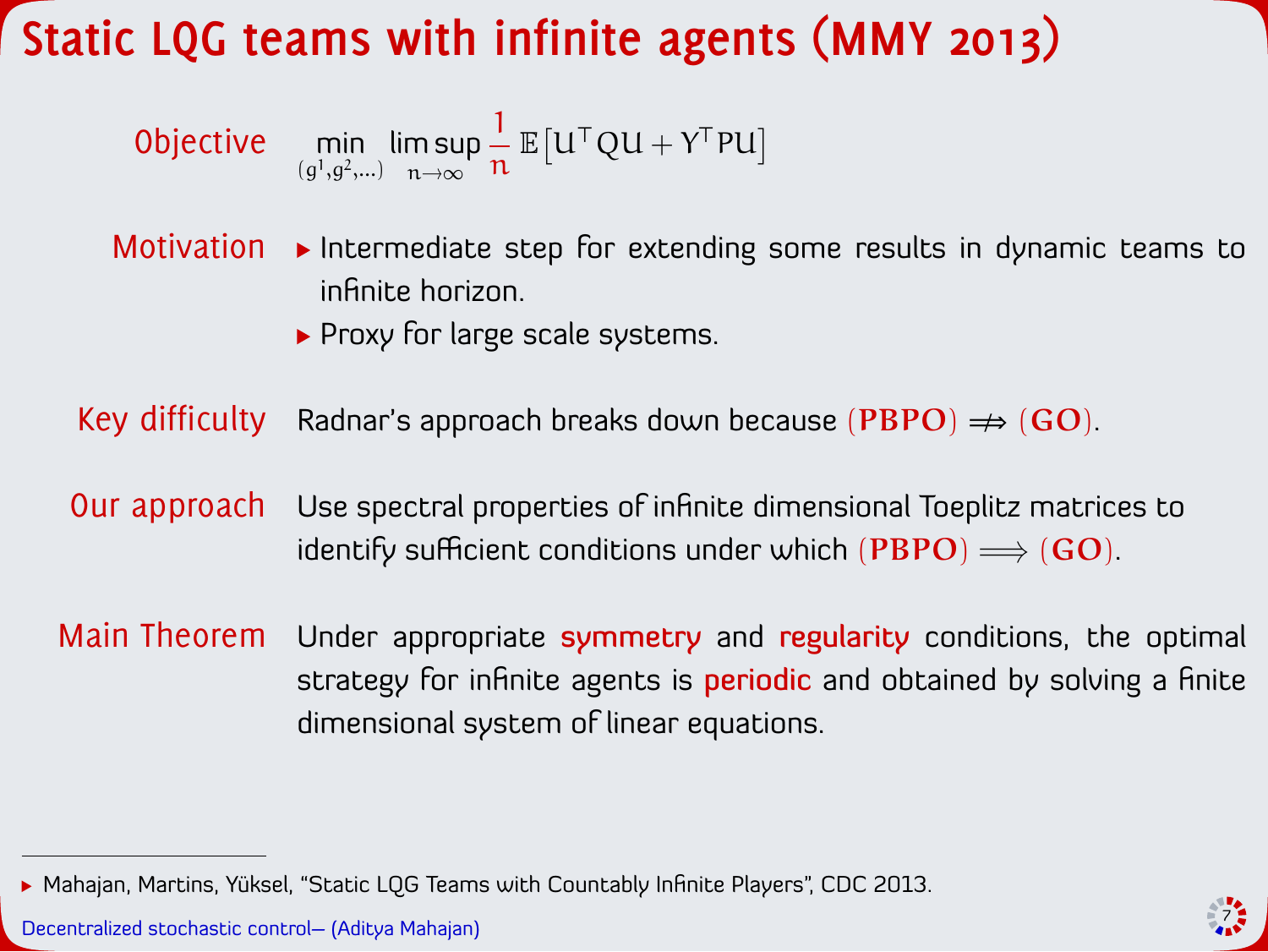## **The common-information approach**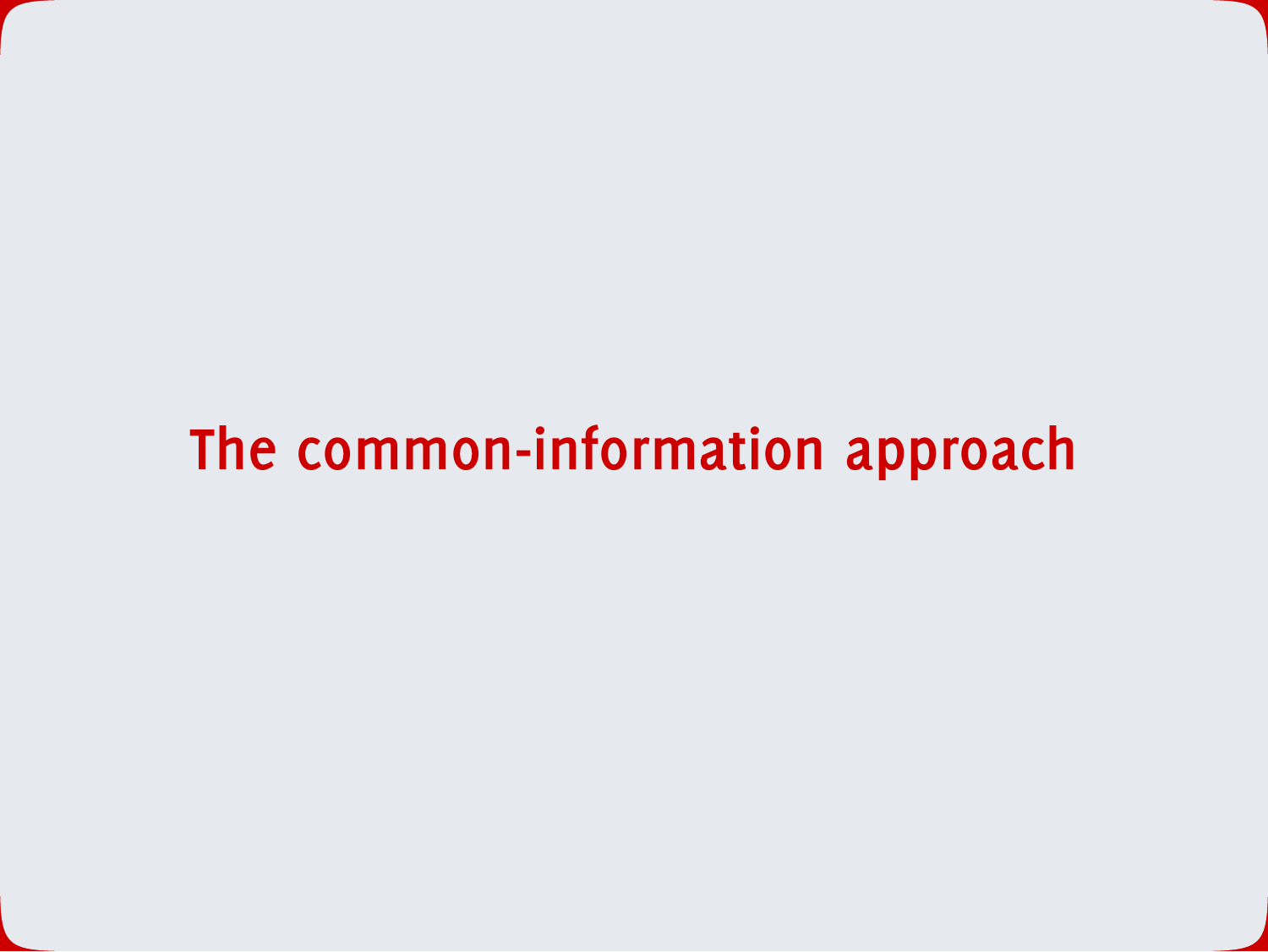## **Delayed sharing information structure**

Dynamics  $X_{t+1} = f_t(X_t, (U_t^1, ..., U_t^n), W_t^0)$ 

Observations  $Y_t^i = h_t^i(X_t, W_t^i)$ 



Delayed sharing Agent i observes k-step delayed observations and control of all other agents.

> $\textsf{Objective}\:\:\:\:\min_{(g_{1:\textsf{D}}^1\ldots, g_{1:\textsf{T}}^n)}\mathbb{E}\:\:\Big\lfloor$ T  $\sum$  $t=1$  $c_t(X_t, (U_t^1, \ldots, U_t^n))]$

overview

#### Literature Witsenhausen 1971

**Proposed as a bridge between centralized and decentralized systems.** 

- Asserted structure of optimal control strategies.
- Varaiya and Walrand, 1978
	- Proved Witsenhausen's assertion for  $k = 1$  (one-step delay).
	- **Counterexample to disprove** Witsenhausen's assertion for  $k \ge 2$ .



<sup>▶</sup> Witsenhausen, "Separation of estimation and control," Proc IEEE, 1971.

<sup>▶</sup> Varaiya and Walrand, "On delayed sharing patterns," IEEE TAC 1978.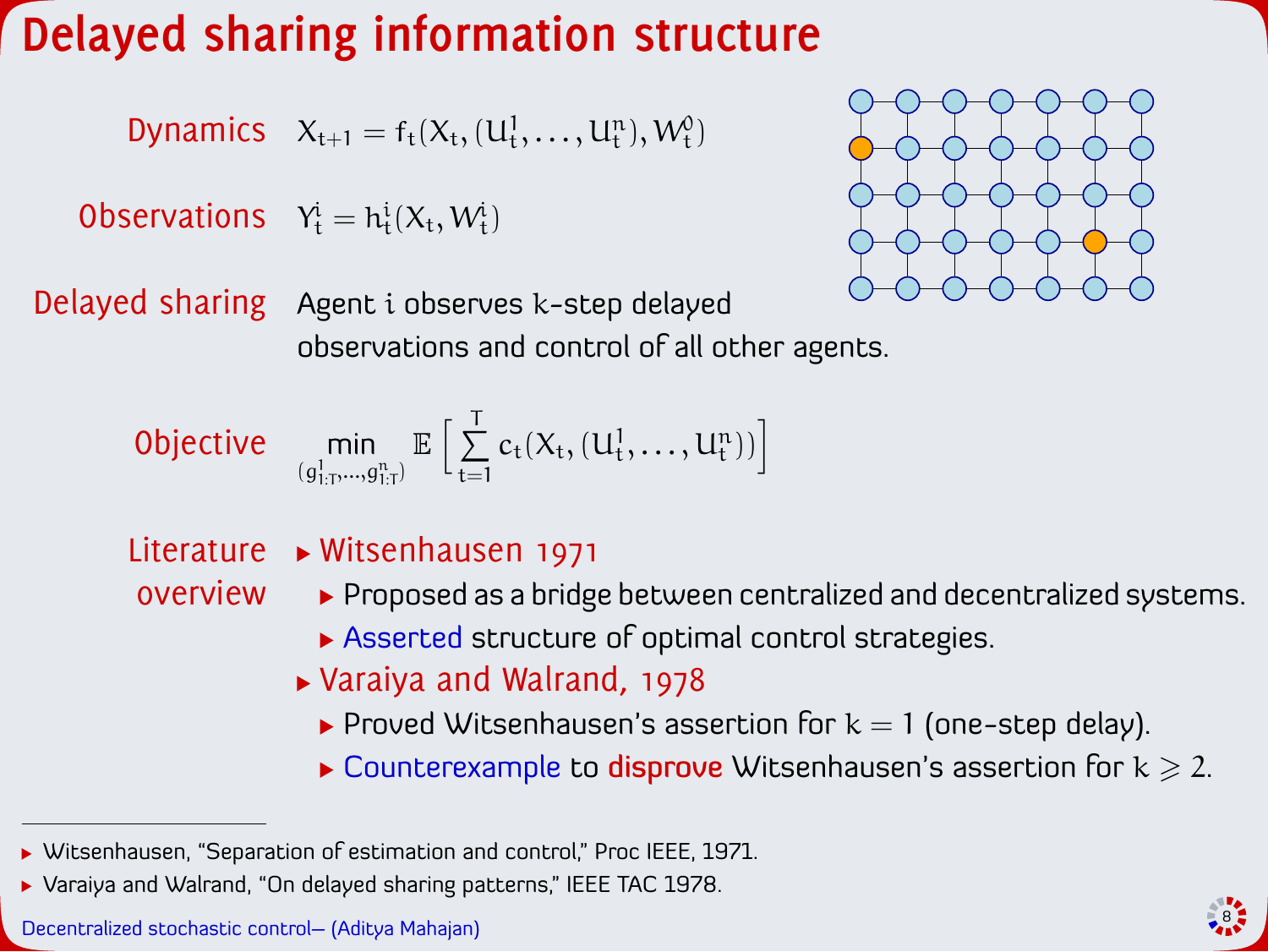## **Common-info approach for delayed sharing (NMT 2011)**

**Solution** 1. Split available information into two parts

- approach
- Common information:  $C_t = \cap_{s \geqslant t} \cap_{i=1}^n I_s^i = \{Y_{1:t-k}, U_{1:t-k}\}$
- Local information:  $L_t^i = C_t \setminus L_t^i = \{Y_{t-k+1:t}^i, U_{t-k+1:t-1}^i\}$
- 2. Construct an equivalent centralized coordinated system where
	- $\triangleright$  Observation history:  $C_t$
	- Control action:  $(\gamma^1_t, \ldots, \gamma^n_t)$  where  $\gamma^i_t: L^i_t \mapsto U^i_t$ .
	- Coordination law:  $\psi_t(C_t) = (\gamma_t^1, \ldots, \gamma_t^n)$
- 3. Solve the centralized coordinated system
	- Information state:  $\pi_t = \mathbb{P}(\text{state for I/O mapping } | \text{ data at controller})$  $= \mathbb{P}(X_t, L_t^{1:n} | C_t).$
	- Structure of optimal controller:  $(\gamma^1_t, \dots, \gamma^n_t) = \psi_t(\pi_t)$ Equivalently,  $U_t^i = g_t^i(\pi_t, L_t^i)$ .
	- Appropriate dynamic program to find  $(\gamma^1_t, \ldots, \gamma^n_t)$ .

Decentralized stochastic control– (Aditya Mahajan) <sup>9</sup> Nayyar, Mahajan, Teneketzis, "Optimal control strategies in delayed sharing information structures," IEEE TAC 2011.

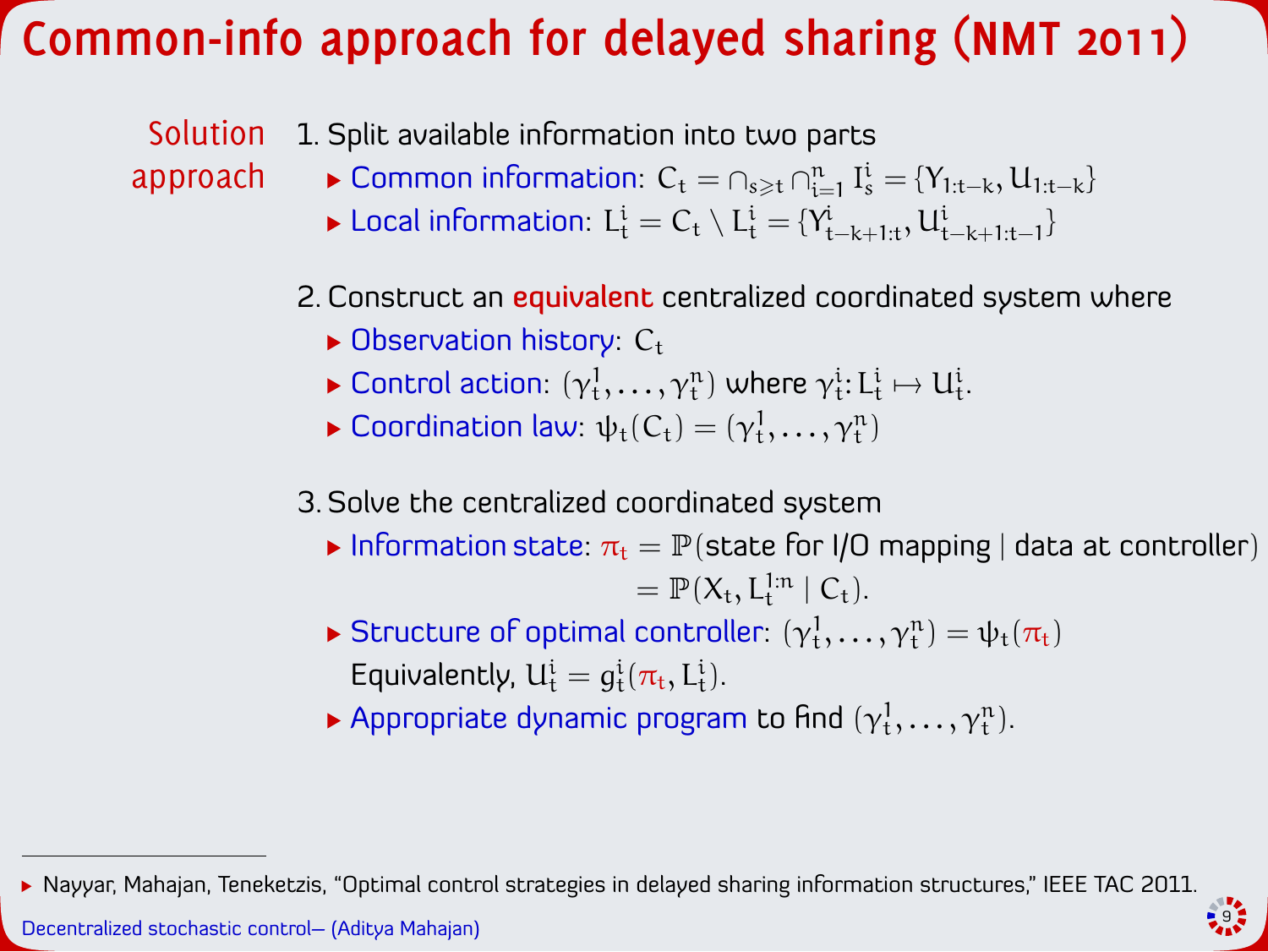**An easy solution to a long-standing open problem!**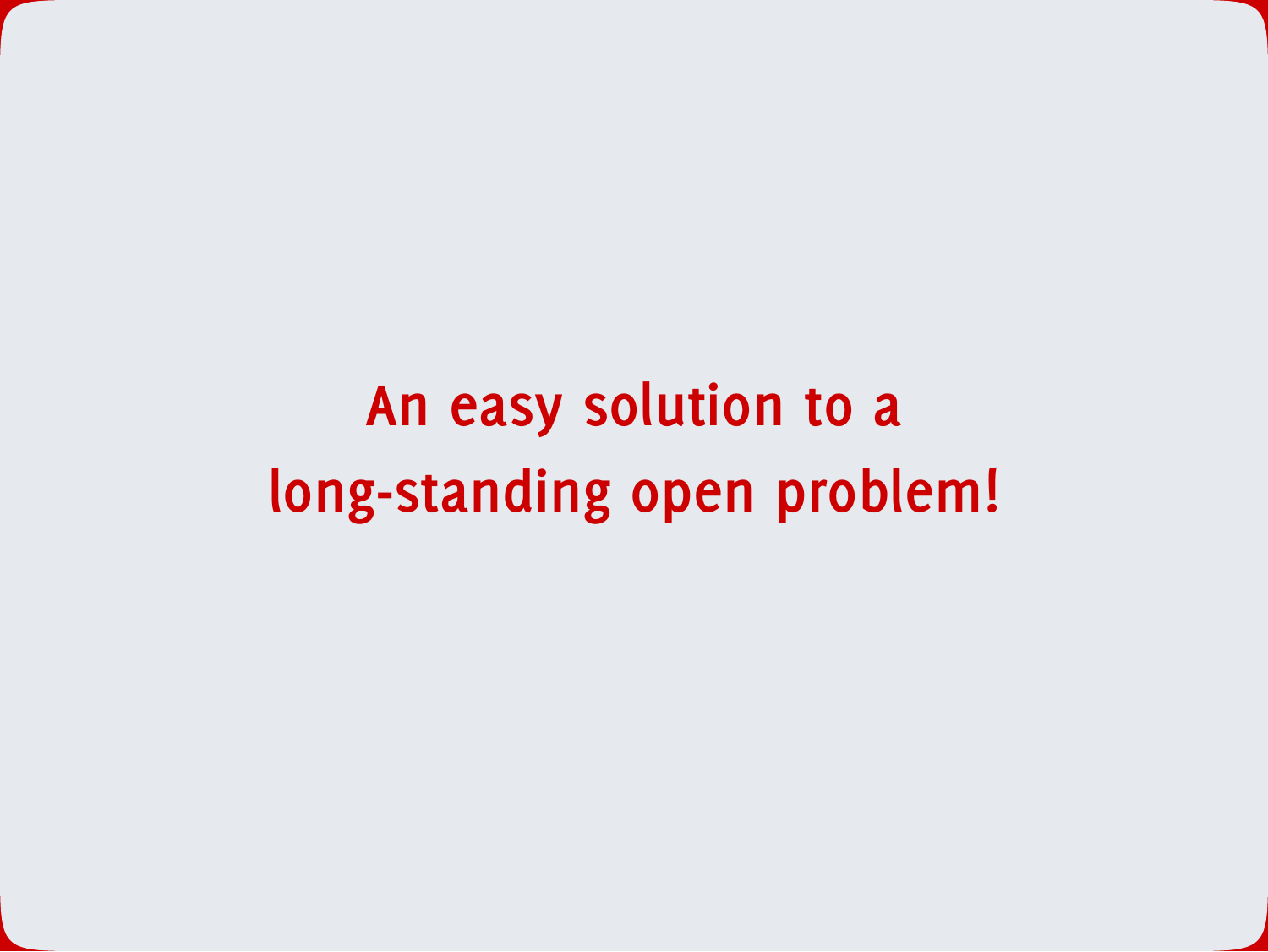## **Generalization and refinements**

#### Partial history > Most general system solvable by common-information approach. sharing  $\rightarrow$  Many existing results in decentralized control are special cases

In the worst case, solution scales double exponentially with  $n$ .

▶ Nayyar, Mahajan, Teneketzis, "Decentralized stochastic control with partial history sharing: A common information approach," IEEE TAC 2013.

- Control sharing  $\rightarrow$  Motivated by communication networks where control actions are observed by all agents.
	- $\triangleright$  Show that under an appropriate conditional independence assumption, the solution scales exponentially with n.
- $\triangleright$  Mahajan, "Optimal decentralized control of coupled subsystems with control sharing," IEEE TAC 2013.
	- Mean-field  $\rightarrow$  Motivated by smart grids where agents are weakly coupled through sharing the mean-field.
		- Show that under an appropriate symmetry assumption, the solution scales polynomially with n.

Arabneydi and Mahajan, "Team optimal control of coupled subsystems with mean field sharing," CDC 2014 (submitted).

Applications Real-time communication, sensor networks, smart grids.



Decentralized stochastic control– (Aditya Mahajan) <sup>10</sup>